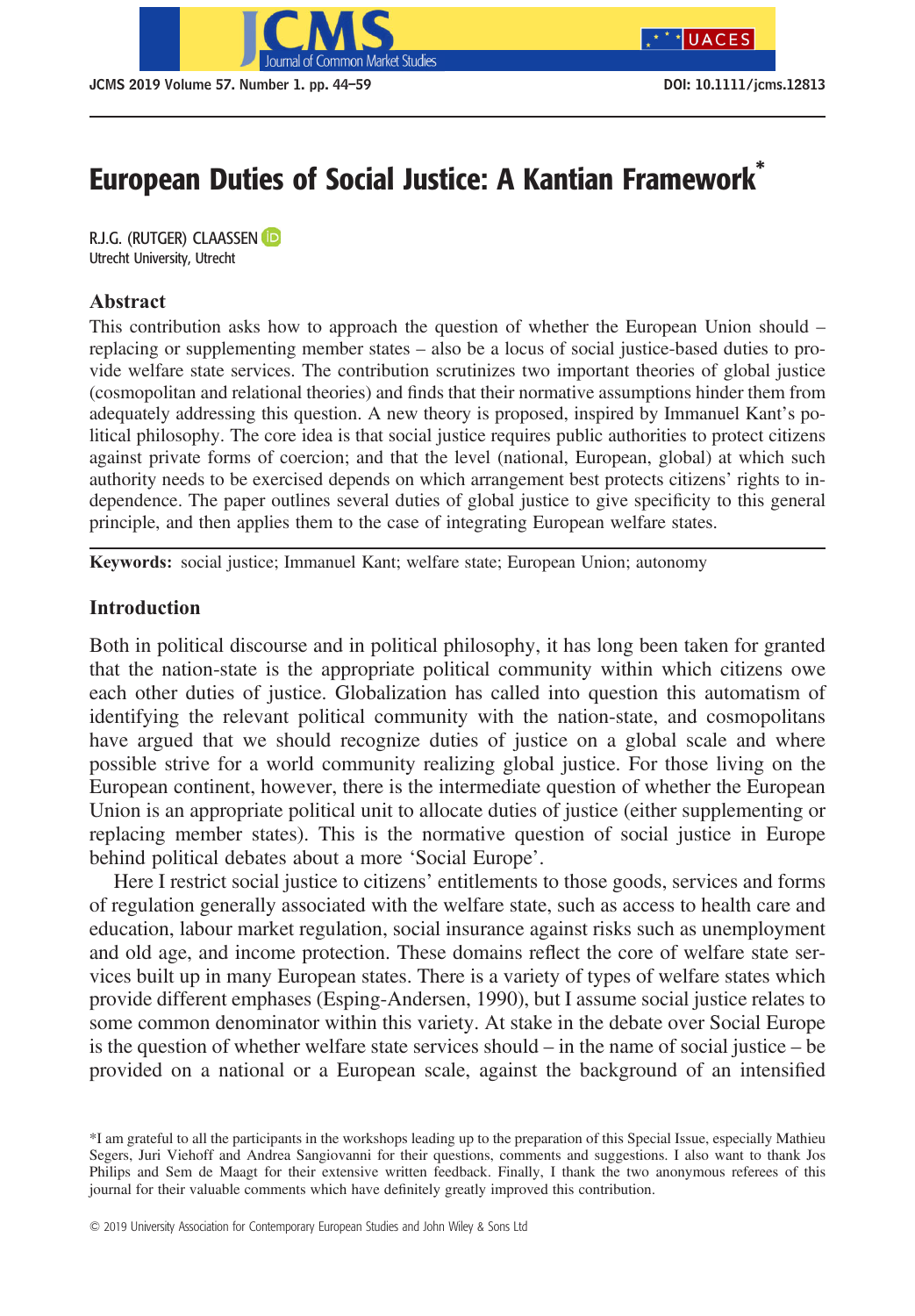economic liberalization of global and European markets which puts pressure on national welfare state arrangements.

To make a contribution, I first need to survey existing theories of global justice, which have been the subject of much philosophical theorizing. Given the structural similarities (both deal with nation-state-transcending duties of justice) one expects some guidance from this for the specific European context as well.<sup>1</sup> I first assess cosmopolitan and relational theories of global justice and their application to the European question (section I). This paves the way for my own Kantian-inspired approach. It starts off from the idea that the legitimation of public authority centres on the protection of the conditions for citizens' right to independence. Whether these conditions can best be protected at the nation-state or European level, requires a 'calculus of right' to be executed from the perspective of already existing states. This leads to three duties of global justice: a duty not to coerce other states into global integration, a duty to integrate conditional on the calculus, and a set of duties between independent states (section II). The latter set in turn consists of three duties: a duty not to exploit other states in co-operative relations, a duty not to impose wrongful harm on other states, and a duty of assistance (section III). This theory is then applied to the question of Europe, where I argue that from the point of view of social justice, states are free to push or not to push for full integration of welfare state services between them. On the other hand, they do have a duty not to exploit other European states' welfare systems and a duty to assist poorer states to promote economic convergence (section IV).

#### I. Cosmopolitan and Relational Approaches

In the global justice debate one key distinction is between non-relational and relational theories, which defend different starting points about what ground triggers duties of justice (Armstrong, 2012). Non-relational theorists argue that all human beings owe duties of justice to others on behalf of their common humanity, while relational theorists argue that human beings owe duties of justice to those with whom they stand in some special relationship. Another distinction is about scope; for instance, between statists (accepting only nation-state duties) and cosmopolitans (accepting global duties). Relational theorists can be statist or cosmopolitan, while non-relational theorists, given their reference to humanity as a whole, are often cosmopolitans (but see section III!). Let's briefly consider both, starting with the cosmopolitan position, grounded in a non-relational view of justice.

Cosmopolitan arguments usually start with *moral cosmopolitanism*: all human beings deserve equal moral concern and respect. Transposing the language of community and citizenship onto the global plane, moral cosmopolitans hold that all persons are citizens of the world community. Disregarding boundaries, human beings in a privileged position have moral duties towards others in vulnerable positions everywhere. Cosmopolitan theories differ in the substance given to these duties; from minimal human rights protection up to full equalization of resources. They also differ on the channels through which they ought to be discharged, some advocating individual level-duties (donations to NGOs for example), but many others a form of *political cosmopolitanism* in which nation-states are

<sup>1</sup>The philosophical literature on social justice in Europe is still in its infancy. In addition to the approaches discussed in this contribution, see Crum (2011), Viehoff (2015), Neyer (2012) and Wolthuis (2017).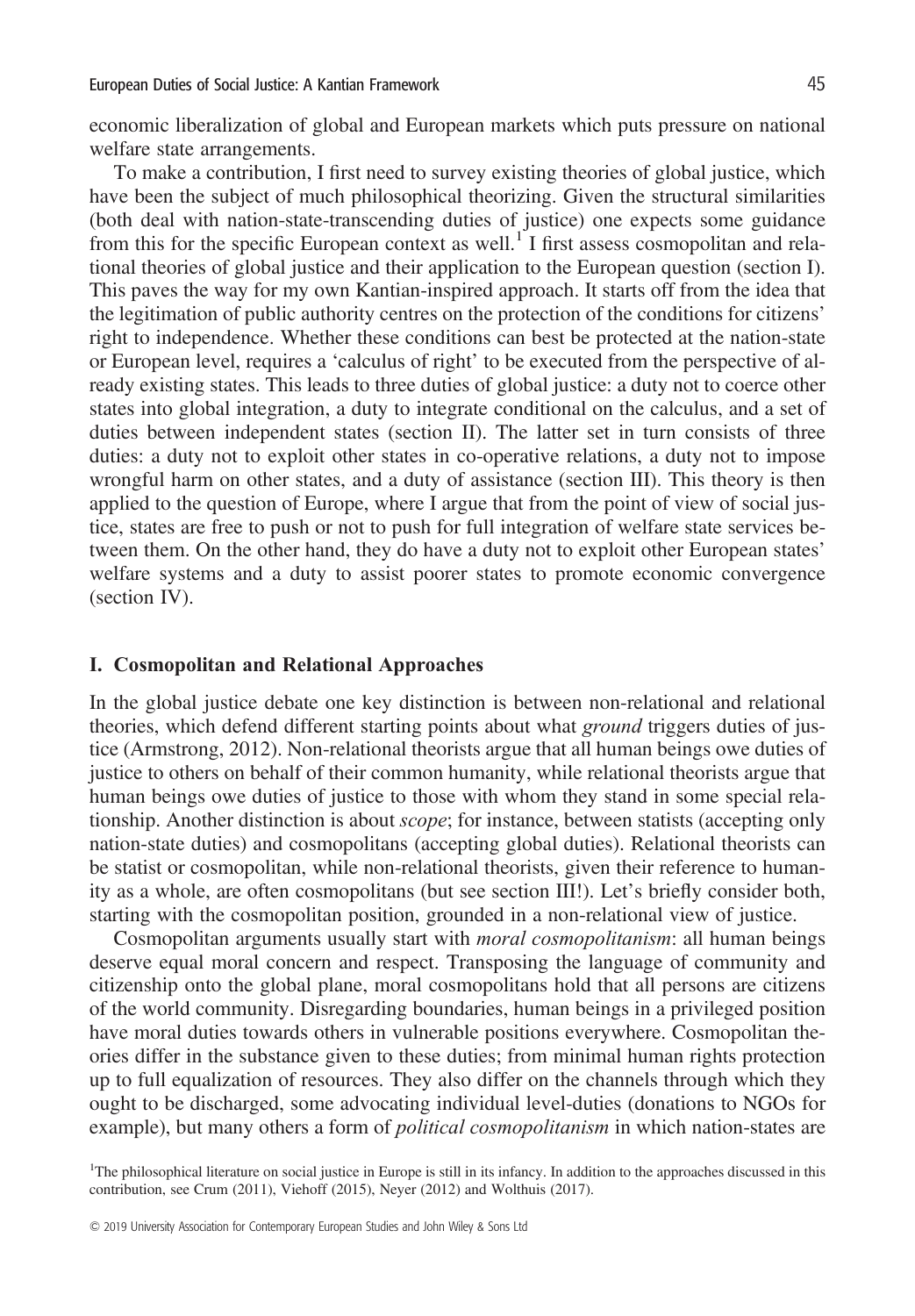integrated in governance schemes which safeguard the world's most vulnerable members. The cosmopolitan argument for European integration (including Europeanization of welfare) is that it can serve as a first step to such global integration. Several authors have argued for such a position.<sup>2</sup>

A neat example is provided by Luis Cabrera, who holds that the EU is an example of an integrated supranational order, 'a system in which the dynamics of regional economic and political integration have opened spaces for the promotion of more cosmopolitan distributive outcomes, as well as for the securing of a narrow but robust package of individual rights recognized above the state' (Cabrera, 2005, p. 190). Writing before the Euro crisis (!), he argues that 'the person born into a historically very poor region of a state such as Ireland or Portugal, Spain or Greece is less handicapped by that starting point than in the past. As integration deepens, that person's children and grandchildren can expect to be more nearly equal to those in the more affluent regions of Europe in the resources and opportunities immediately available to them' (Cabrera, 2005, p. 193). Finally, Cabrera sees a potential to apply this logic of integration to other parts of the world, as increased economic co-operation gradually leads to the expansion of individual rights and schemes of redistribution. Expanding welfare states to the European level is better than keeping them on a nation-state level; but ultimately only an intermediate step on the road to what cosmopolitan morality requires politically: global integration.

This kind of argument has several problems. First, the argument is in tension with the cosmopolitan's own professed starting point. If moral concern is for the most vulnerable, then expending scarce resources on integrating medium-income countries into (even) richer welfare systems seems the wrong kind of priority. The argument that this facilitates institutional learning which can later be spread to non-European countries does not convince in the face of dire poverty elsewhere. Even accepting that constraints of feasibility currently prohibit a global welfare state but would allow forms of regionalization, one could do much today to alleviate global poverty without establishing a global welfare state. Cosmopolitanism's moral impetus makes it morally arbitrary, or even counterproductive, to stop efforts to pool welfare at the borders of the EU.

Second, one can dispute whether moral duties to combat injustices on a global or European scale justify creating a more-or-less fully-fledged common welfare state. Even accepting equality of moral consideration, duties to help always need to be tailored to the possibilities of those doing the helping. A balance needs to be struck between recipients' rights and donors' duties. One can only require someone to help if it doesn't come 'at a comparable cost to oneself' (Gewirth, 1996). In contexts of vast wealth inequalities, this sets stringent limits to the scope of common welfare state arrangements. Welfare states are risk-pooling mechanisms, sustainable at different levels of generosity, depending on the level of wealth (related to labour productivity) of the political communities in question. Imagine a world in which autarkic countries would have no contact with each other. If all countries on their own would have the wealth level of, say, Germany, there would be no need for establishing a welfare state between them. Each country could itself sustain a welfare state at German-style levels of generosity. A global welfare state would

<sup>2</sup> Widely discussed examples include Habermas (2003) in philosophy, Beck and Grande (2007) and Delanty (2005) in sociology, Manners (2008) in international relations. For a critical discussion with which my critique shares some affinities, see Kamminga (2017).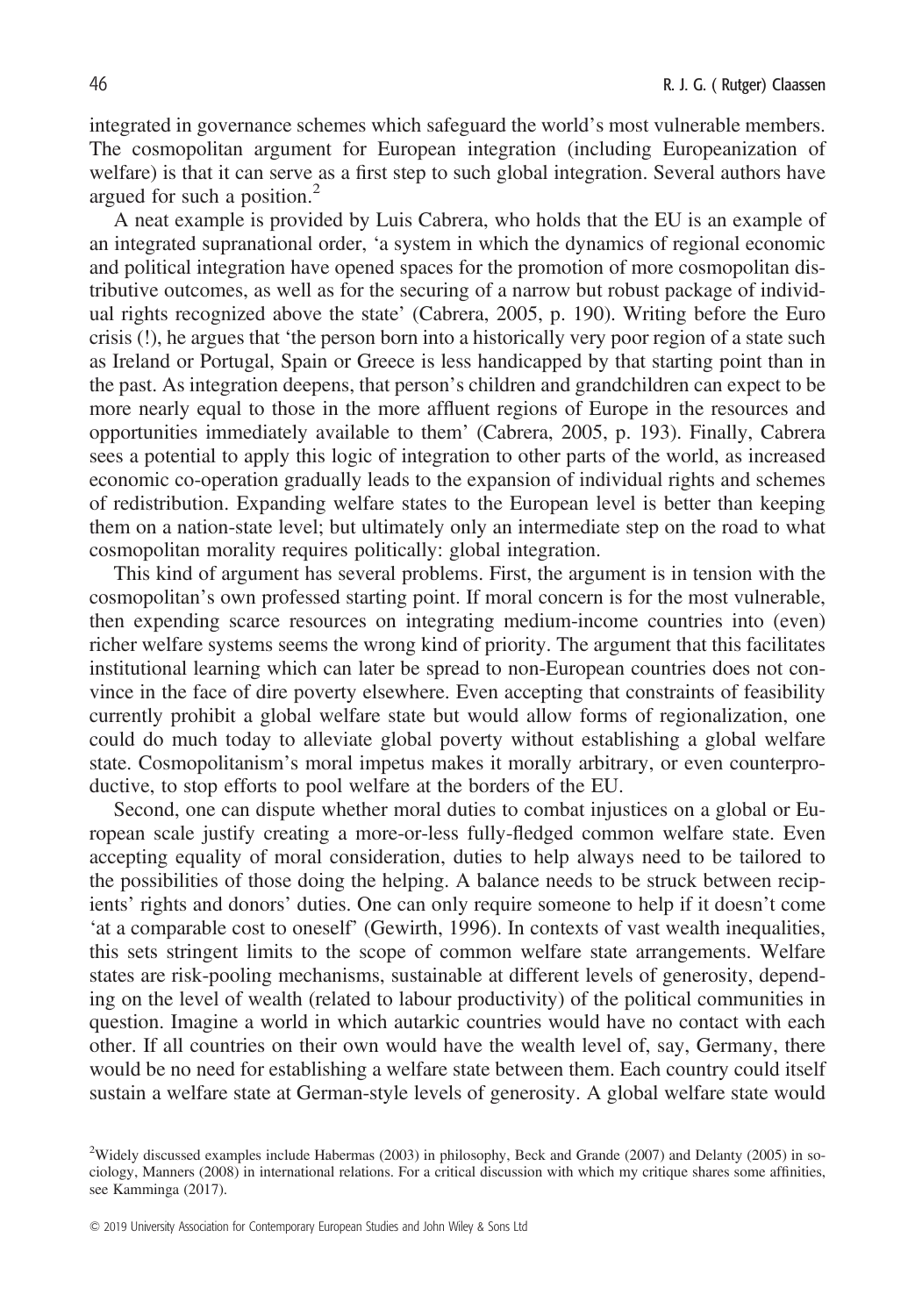be economically sustainable and politically feasible (since all populations would remain at roughly the same levels of wealth), but why would it be necessary or useful? By contrast, in a world with vastly different wealth levels, it may be necessary (morally imperative) to raise all countries to Germany's wealth level, but economically unsustainable and politically unfeasible to do so, when there are not enough Germanys, compared to the vast populations of poorer countries, and the wealth differences are too great. This logic may also apply to a European welfare state.<sup>3</sup> To the extent that we are in such a dilemmatic situation, a supranational welfare state is either possible but unnecessary or necessary but impossible (more precisely, we face a spectrum between the two opposite situations: to the extent that a global welfare state becomes more economically feasible, it becomes *less* morally necessary, and vice versa).<sup>4</sup>

The argument so far does *not* imply rich countries would have no global/European duties of justice, just that they do not have welfare-state-like redistributive duties. This leaves unaffected duties to help countries attacking domestic sources of poverty, and duties not to harm poorer countries through the relations maintained with them. Such duties typically are the focus of the relational approach. Turning now to such relational theories, they are based on the idea that justice is triggered by relationships between people. There is a wide variety of relational positions, both in terms of their view of the *grounds* (what relations trigger duties, such as co-operation, coercion, dependence) and the scope of justice (some accepting strong global duties, others merely national duties). I will here focus on Andrea Sangiovanni's theory, since he has applied relationalism to the EU context.

Sangiovanni presents his 'reciprocity-based internationalism' as an alternative to cosmopolitanism and statism. Against statists, he accepts duties beyond the borders of nation-states. Against cosmopolitans, he emphasizes these duties should be differentiated, not implying the same levels of equalization globally. The rationale for differentiation is that duties of justice are triggered by co-operative relations in which there is a 'mutual production of collective goods'. Different types of relations deliver different kinds of collective goods, and duties of justice differ accordingly: 'What reciprocity requires among friends, citizens and residents of states, EU citizens and residents or members of the WTO will be different not only in virtue of the diverse *kinds* of collective goods generated by institutions but also the way in which such goods are produced' (Sangiovanni, 2013, p.  $220$ <sup>5</sup>. In the EU-context, Sangiovanni argues for recognizing three distinct types of solidarity requirements. National solidarity within nation-states is the familiar core of statist theories. Beyond this, both *member state solidarity* and *transnational solidarity* require an interpretation of the point and purpose of EU collaboration. Sangiovanni argues this purpose lies in 'an attempt to support the interests of each of its member states in enhancing both growth and internal problem-solving capacity (including the capacity to act on domestic commitments to national solidarity) against a background of regional stability' (Sangiovanni, 2013, p. 228). Demands of justice arise because mutual relations also carry

5 For a defence, see Sangiovanni (2007a, 2012b).

<sup>3</sup> Jürgen Habermas argues for European integration as a stepping-stone for establishing peaceful relations between nationstates (Habermas, 2012; Kant, 1996a). This argument doesn't fall prey to the same tension, but, it is problematic for understanding the integration of *welfare state services* (unless one thinks peace between nations requires common welfare states between them). Habermas's arguments for European integration contain multiple strands. See Habermas (1998b, 1998a, 2001, 2003, 2012); for criticism Sangiovanni (2012a) and Streeck (2014).

<sup>4</sup> It should be noted, though, that the dilemma is defeasible, in several ways, depending on empirical circumstances. I come back to this in section IV.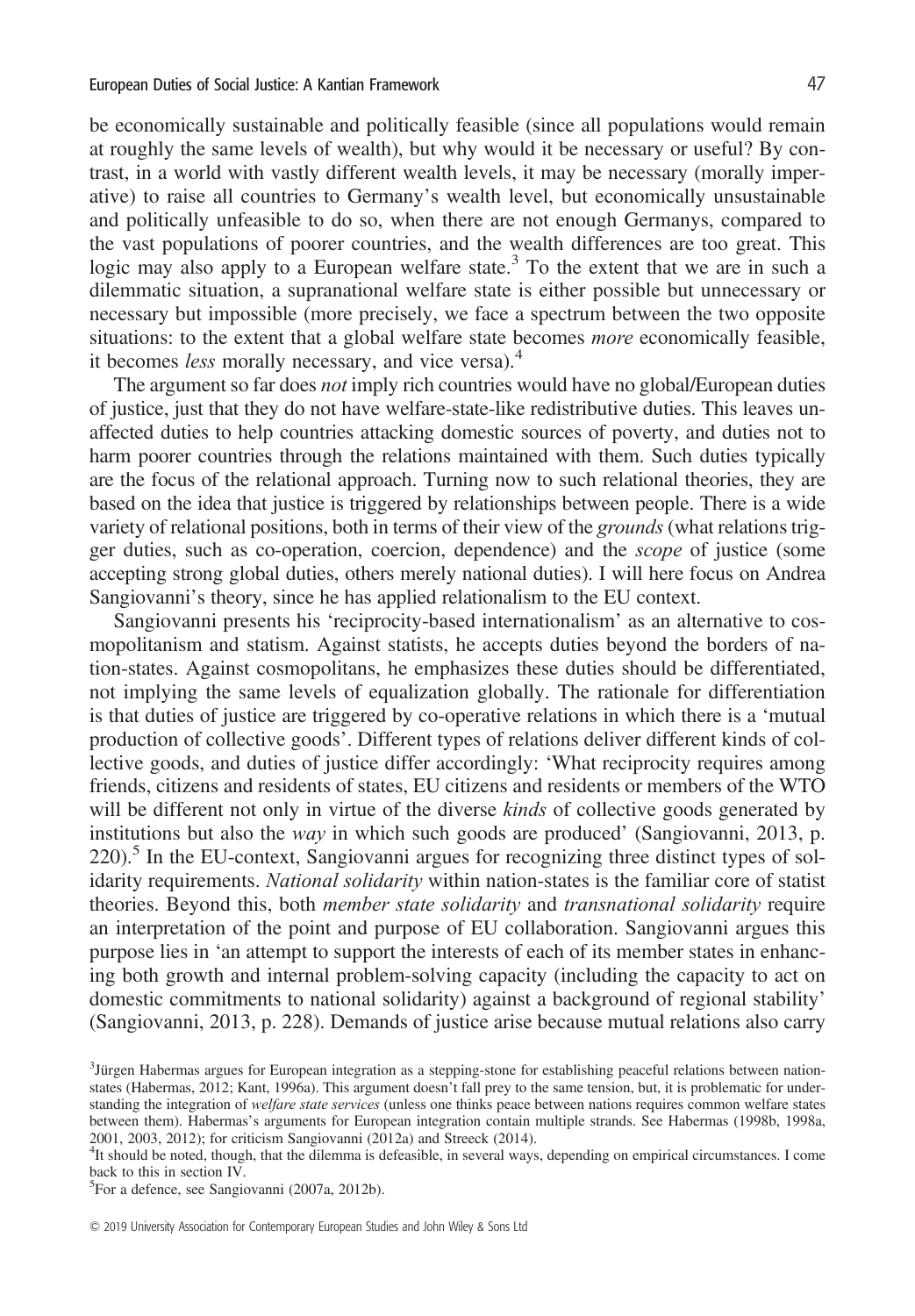risks, which are unevenly distributed between EU member states. Sangiovanni catalogues several risks, amongst which is downward pressure on social protection in the national sphere. Justice (as member state solidarity) requires an insurance against these risks, on the level which one would have chosen had one not known one's place in the distribution (a Dworkinian hypothetical insurance mechanism).

Sangiovanni's theory is more useful than cosmopolitanism for understanding the problem of maintaining a welfare state for European nations, which indeed arises because there already is a form of economic co-operation (the internal market) which interacts in complex ways with welfare state services realizing demands for social justice. Sangiovanni's theory also persuasively acknowledges (against statists) that demands of justice may exceed the nation-state level, without pleading (like cosmopolitans) for undifferentiated demands for equalization on a global scale. I will take over this idea, that justice requirements need to be differentiated according to the type of relation and co-operation involved.<sup>6</sup> The main problem seems to me to be triggered by the two-step methodology of his theory: first to identify which forms of co-operation exist, then to identify which principles of justice should be taken to accompany that form. Taking current co-operative practices as a fixed point, the option to degrade/upgrade existing levels of co-operation is left untouched. Hence while reciprocity-based internationalism can criticize unbalanced packages of cooperation (some parties facing high risks of co-operation while others do not), it cannot deal with choices between existing and other possible balanced packages of co-operation. Consequently, Sangiovanni's theory leaves the choice between either perfecting the EU by creating a European welfare state or backtracking on economic co-operation in order to rebuild national welfare states outside of the domain of theorizing social justice.<sup>7</sup>

In earlier work, Sangiovanni stated that his theory is indeed less ambitious in this respect, but not in contradiction with other more ambitious theories which 'seek to outline new global orders 'beyond the state' (Sangiovanni, 2007a, p. 38). However, it is worthwhile to see if there is an alternative, which saves the above-mentioned advantages of his position, but can theorize normative requirements to start/stop co-operating across borders. Of course, a relational theory may outsource this choice to another compartment of normative theory, for example in terms of 'telic legitimacy' (see Sangiovanni's contribution to this Special Issue). My theoretical inclination is to theorize the relevant choices within the framework of social justice itself.

#### II. Justice as Public Protection against Private Coercion

In the remainder of the contribution, I provide the outlines of an alternative approach, inspired by – a certain interpretation of – Immanuel Kant's political philosophy. It makes the question on which scale to organize welfare state services dependent on justice considerations instead of the other way around (when theorists make justice either track established co-operative practices or assume only a global scale can be just). Accepting that social justice duties differ depending on the types of relation involved, we need a non-relational criterion to argue which relations to establish. How would this work on a Kantian-inspired approach?

<sup>&</sup>lt;sup>6</sup>In its focus on duties related to co-ordination, my approach shares affinities not only with Sangiovanni, but also with Crum (2011), Ferrara (2005) and Wolthuis (2017).

<sup>7</sup> This agnosticism is a consequence of Sangiovanni's practice-dependent methodology (Sangiovanni, 2008, 2016).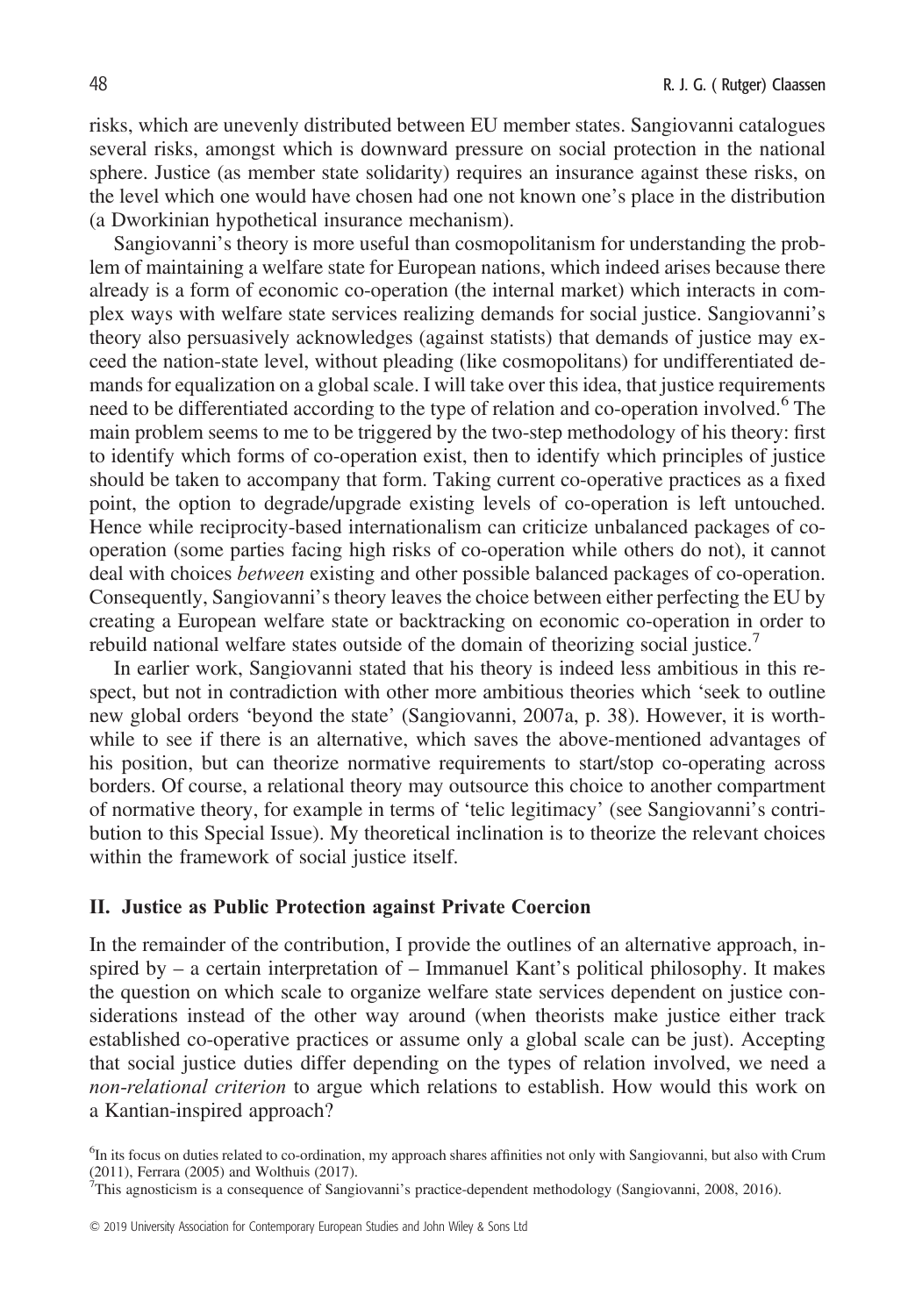The first step is to introduce a notion of freedom as independence. Without a protective political community, individuals would be constantly exposed to dangers of private coercion, forms of manipulation and interference with what they would otherwise prefer to do: wives by husbands, employees by employers, believers by priests, etc. The legitimation of public coercion is to prevent such private coercion. A society is just to the extent that public authority succeeds in doing so. Justice is here related to a 'non-relational' concern, namely with a characteristic of individuals: their freedom. However, since freedom is always exercised within social practices and since its opposite, coercion by others, is also a feature of social practices, this non-relational concern is not atomistic or non-relational in the stronger sense (implicit is a relational conception of free agency itself (see Claassen, 2017, 2018). In Kant's terms, each individual has an innate right to freedom, defined as 'independence from being constrained by another's choice' (Kant, 1996b, p. 393). A rightful or just condition obtains where each individual's choices are consistent with the choices of others, that is, not hindering them *(ibid., p.* 387). Public coercion is necessary to prevent private coercion, in Kant's paradoxical formulation as a 'hindering of a hinderance to freedom' *(ibid., p.* 388) which restores the rightful condition.

A second step is to introduce Kant's view that individuals have a duty to co-operate with others to leave the state of nature and establish a rightful condition, because, since each has an innate right to freedom against others, each also has a duty to respect others' right to freedom. Since that right can only be assured in a civil state, co-operating with others to reach that state is obligatory (Kant, 1996b, pp. 456, 461). In contrast to cosmopolitanism, justice here is not a commitment of one human being  $vis-\hat{a}-vis$  all global others, but a commitment of those human beings who find themselves living in the same society (a more or less territorially coherent community). These duties are owed qua fellow members in society. In contrast to relational theories, duties are not owed because we co-operate in providing collective goods (generating a surplus which in turn triggers distributive questions), but because we interact with each other in ways which have (positive or negative) effects on each person's opportunities for living an independent life. The latter observation is relational, but the emphasis is on a different aspect of human interactions, which functions as a practice-independent normative standard.

Third, Kant accepts the idea of other social contract theorists that states live in an international state of nature between them. However, he claims in his famous essay 'On Perpetual Peace' that this does not imply that states are bound by duty to give up their statehood and merge into a world republic. He says that 'they do not at all want this' (integration into a world republic), and therefore must settle for 'the negative surrogate of a league that averts war', that is some looser form of international co-operation (Kant, 1996a, p. 328). Why do states not want any further integration? And why is that a good reason, especially since Kant himself recognizes that a mere league provides a less effective guarantee against international war than a full federation? This question has spurred much debate in the Kant literature. I take my lead from Pauline Kleingeld's attractive answer.<sup>8</sup> She emphasizes an earlier passage, where Kant points to a disanalogy between both states of nature. Whereas in the first state of nature, between individuals, there is no rightful condition at all, in the second one, between states, there already is a rightful condition (at least in those states which conform to the republican form, that is they protect their citizens against private coercion). Kant

<sup>&</sup>lt;sup>8</sup>See also Flikschuh (2010) and Huber (2017) for similar interpretations of the Kantian position.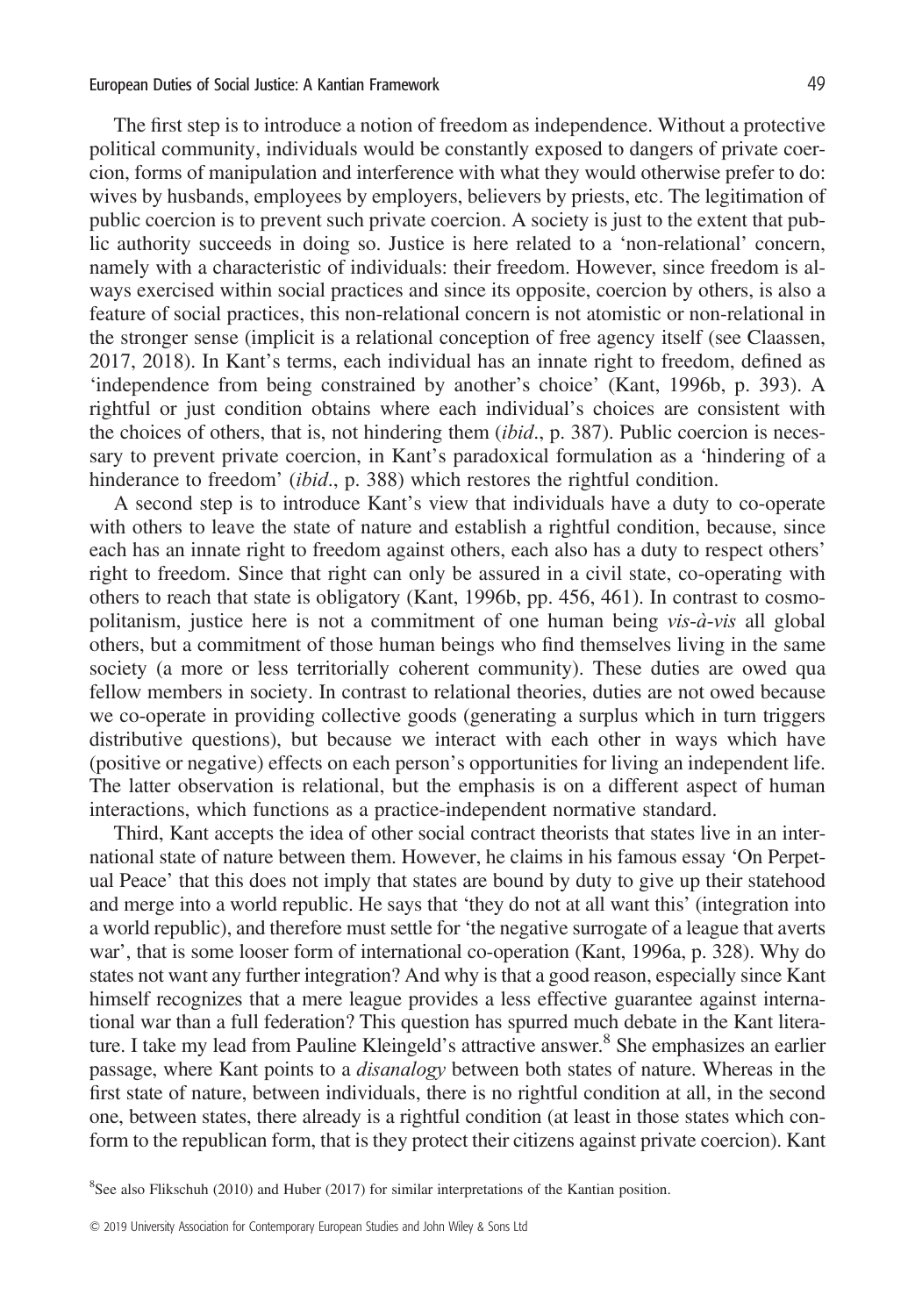says 'as states, they already have a rightful constitution internally and hence have outgrown the constraint of others to bring them under a more extended law-governed constitution in accordance with their concepts of right' (ibid., p. 327).

Two aspects of Kleingeld's interpretation are particularly important for my purposes. One is that a state's decision whether or not to merge with other states depends on a 'calculation of right' (my term). Kleingeld argues:

'when individuals exit the state of nature, the state they form may not be perfect. Kant believes that it is always better than the state of nature that they left behind (…). At the international level, however, the situation is quite different. When *states* exit the state of nature, a state of states with coercive powers is not necessarily better, in terms of right, than the international state of nature' (Kleingeld, 2004, p. 308).

Two, the calculation of right, which is in terms of individual's right to freedom, includes – in the international context – a concern for collective autonomy:

'what does explain the importance of states wanting to join (..), is Kant's view of the ideal state as the union of individuals for the purpose of being under common, self-given laws, along with his conviction that forcing states to join a state of states against their will would violate the autonomy of these individuals as well as the autonomy of the people they compose collectively.' (ibid., p. 309).

The picture that emerges is as follows. On the one hand, in Kant's theory, states cannot be forced to give up their independence and join a world republic. They are self-governing in this choice, and must guide themselves by the aforementioned calculation of right. On the other hand, Kant retains the ideal of a world republic as the only way to bring a durable peace (Kleingeld, 2004, p. 311). Moreover, Kant defends a duty of states to enter into a voluntary league, although they cannot be coerced to fulfill this duty (Kleingeld, 2004, p. 310). This is the minimal thing that can be asked of states in terms of an effort to combat the problem of establishing peace. Hence to establish a system of international cooperation is not optional for Kant, it is a duty of and between self-governing states.

This picture seems to me the most attractive way of thinking about global justice generally, including the question of European justice. A right to independence grounds the relevant duties of justice, both within and between nations.<sup>9</sup> The position I would defend based on this discussion can be summed up as proposing three distinct duties of justice in the international context:

1. Duty not to coerce: states have a duty not to coerce other states, that is, to respect each other's collective autonomy in their choices of whether or not to integrate into international systems of governance.<sup>10</sup>

2. Duty to integrate with other states (conditional): in contemplating about whether to remain self-governing or integrate with other states (or some mix thereof), states must take

<sup>&</sup>lt;sup>9</sup>I leave out of consideration whether Kant's concept of freedom as independence, generally considered a 'negative' concept of freedom, is sufficient. Normally a more positive concept, which includes a requirement of possessing certain personal capacities/resources, is thought to be necessary for justifying welfare state services (for example, health care and education services give people such capacities/resources). I think one can either try to show that this can be done on the basis of Kant's concept (for in order to be able to resist coercion by others, one needs these capacities/resources) or else one constructs a neo-Kantian framework based on such a positive notion of freedom.

 $10$ In the Rawlsian context, this is convincingly defended by Macedo (2004). On the relation between individual and collective autonomy, see also Habermas (1996).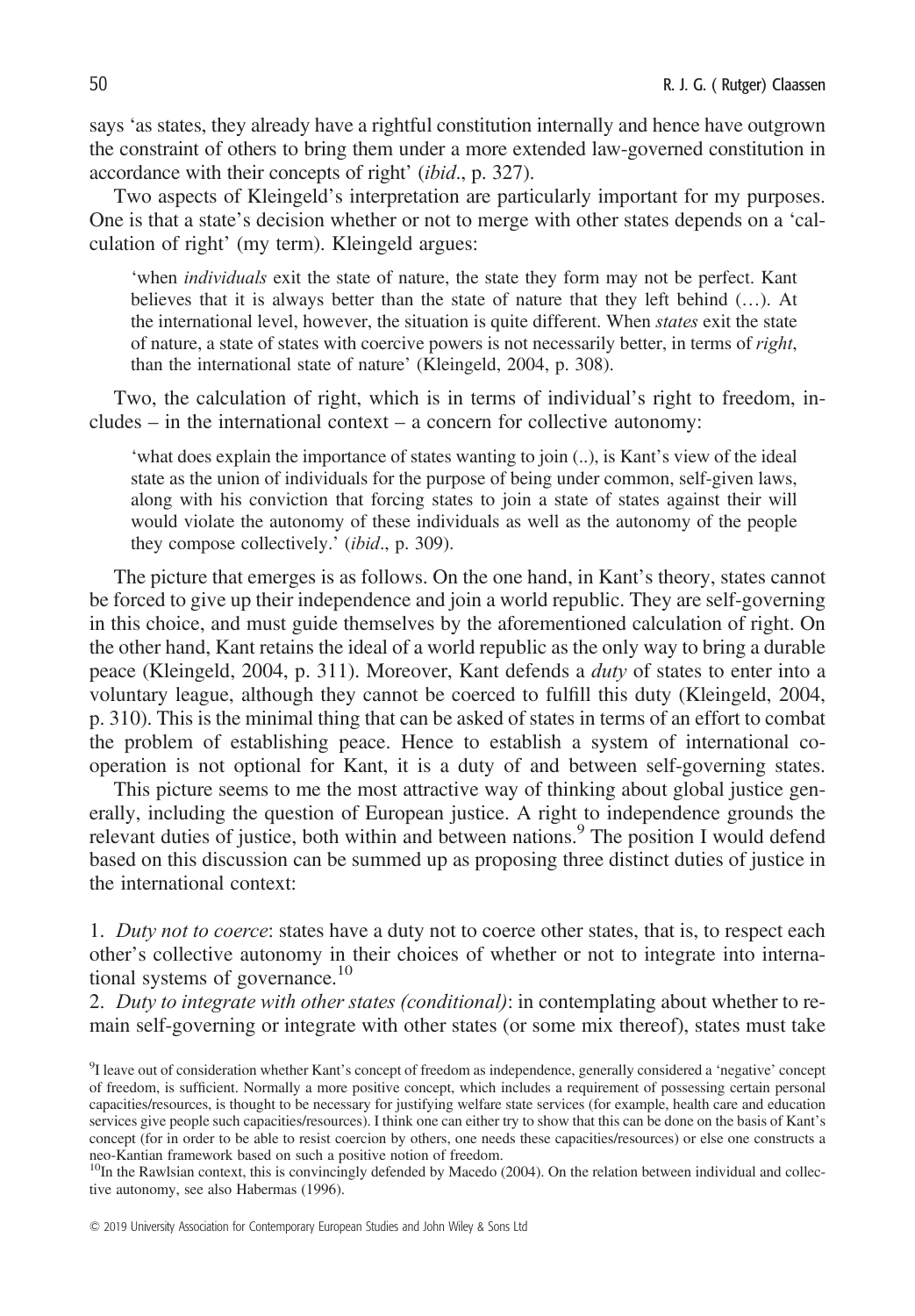into account two considerations. 2a) a 'calculation of right', that is, what would be more conducive to the freedom of their citizens. To the extent that this requires further international integration of whatever scope or intensity, there is a duty to attempt to establish such international integration. I propose to see this primarily as a duty of justice *between* citizens within an already-formed state: they owe each other the best-possible arrangement of their freedom. 2b) However, Kant alerts us to the fact that further integration must also be seen as a duty between states to integrate further, to the extent that one or more states' not being in a rightful condition causes a threat to the peace of other countries.

3. Set of duties between independent states: whatever the level of integration reached after states have all made these decisions, there is a set of duties of global justice between states. Here we must diverge from Kant's focus on establishing peace as the motivation for co-operating in a league of nations. In the next section I focus on considering what the content of these duties might be, broadening their scope to include duties to socio-economic services. The set here introduced as the third type of duty in a Kantian framework will there be shown to itself contain three specific duties, which we need to elaborate on to get the full picture, also for the question of European integration.

From Kant we take the systematic emphasis on states' right to self-governance, the calculation of right for states, and the duty to establish international relations, all grounded in a non-relational right to individual independence. This right may require international cooperation on more fronts than Kant would have recognized in his time.

## III. A Framework of Duties between States

In this section I present a framework of three types of global justice duties between selfgoverning states: duties not to exploit, duties not to impose harm and to assistance. First I explain the general framework, and then I discuss each of them in more detail.

The basic assumption underlying this framework is that the primary responsibility for guaranteeing individual's right to independence lies with the state of which individuals are members. To put this differently, individuals are constituted as persons, with the relevant capacities and resources guaranteeing their independence vis-à-vis each other, within the context of their state.<sup> $11$ </sup> Starting off from this basis, relations between states then have to deal with three types of situation. First, wherever well-constituted persons (or states representing them) interact across borders in voluntary, co-operative relations, some may wrong others. This requires redress. Second, well-constituted persons (or states representing them) who are not in a co-operative relation may nonetheless impose unsolicited wrongful harms on others across borders. This requires redress as well. Third, some states may fail in their duties to their own citizens, so that some of them are not guaranteed their right to independence; then non-well-constituted persons from these states may claim help from others across borders. Then citizens from states with well-constituted persons may face a duty of assistance.

<sup>&</sup>lt;sup>11</sup>Some may interpret this assumption as leading to a rather libertarian view of international relations, along the lines of 'egalitarianism at home' (with mutual duties between citizens to provide each other with resources to become independent persons) and 'libertarianism abroad'. This is however not my intention. At least the duty of assistance I defend is not libertarian, and arguably the duty not to impose harm, given the substantive relations of co-operative governance this may trigger where externalities are mutual (see section IV) goes beyond what most libertarians would accept.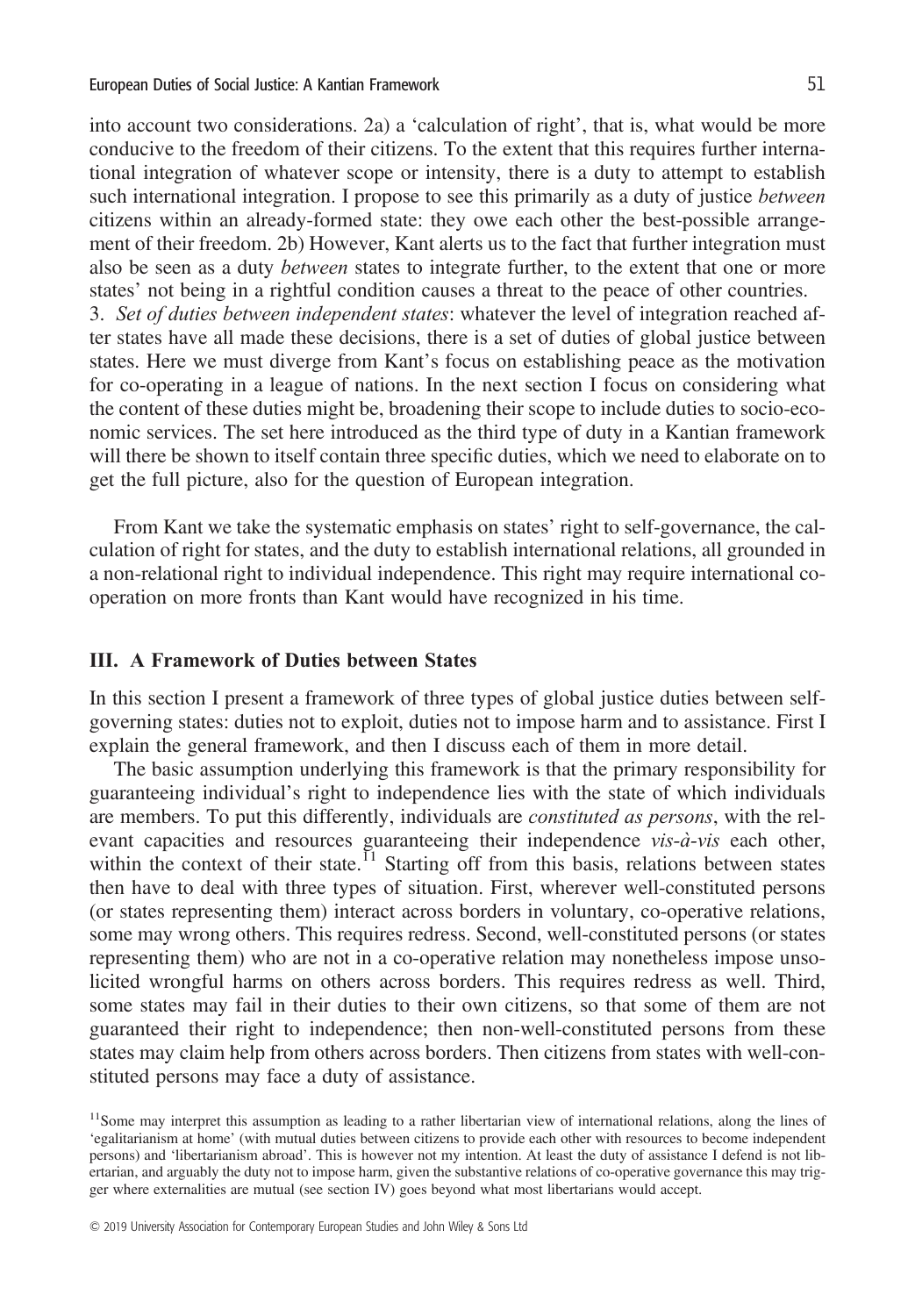These three international duties thus follow from the possible types of interaction between persons, given the primary duty of constituting persons lies elsewhere: 1) people may interact on a mutually voluntarily basis, or 2) on a non-voluntary basis, or 3) there may be no interaction at all. These are roughly analogous to duties between persons in civil law. People may conclude a contract with each other and this may be unjust where they exploit each other into accepting wrongful contracts. People may also impose a tort on other people, which is a harm that arises in a non-contractual setting. Finally, people may fail to honour a duty of omission; such as a duty in a case in which there were no preceding interactions between them. Below I elaborate on each of these duties. I hope to show that each of them has a distinctive moral logic (of exploitation, no-harm and help), and that together they cover at least a lot of terrain. I am however open to challenges that it carves up the moral terrain in the wrong way or that it is non-exhaustive and would need to be supplemented.

To give specificity to these duties, we need to specify a distributive principle. Elsewhere, I argued in favour of a *sufficientarian* distributive principle (Claassen, 2018). Citizens generally have entitlements (say, to health care, or education) up to some threshold level. The well-constituted person is the person having such a sufficient level. In contrast to widespread beliefs, the threshold need not be at a bare minimum; sufficiency can refer to generous levels of provision. Sufficientarianism only states that the structure of distribution is such as to require a threshold level (whatever it is), while above that level 'enough is enough' (against prioritarian or egalitarian distributive principles). I here must assume this principle, leave out important qualifications and complications, and ask the reader to imagine it can be defended against its rivals. Now I want to show how for each of the three duties of global justice we can apply the sufficientarian principle as well.

(i) Duties not to exploit are triggered in circumstances in which there are co-operative interactions, where two or more states co-operate in a common scheme to provide a set of mutual benefits, such as international trade relations under mutually agreed rules. When two states benefit from such trade relations, they will not necessarily benefit equally. What may be a fair distribution of the benefits (and burdens) of the surplus (compared to the baseline of not co-operating)? One state may be dominant, and able to extract much more benefits from the co-operative scheme than another, weaker state. For a sufficientarian, there is a duty not to exploit the weaker party if its citizens are at a below-threshold level. For example, citizens in country A lack adequate shelter, with wooden constructions exposed to storms and earthquakes. On a 10-point scale, if the threshold for adequate shelter is at 4, they are at level 2. Citizens in country B enjoy shelter at level 6. Suppose both countries engage in a trading scheme for construction materials. The surplus of the scheme is 3. A strictly equal distribution of the surplus would bring citizens in A up to  $(2+1.5=)$  3.5, and citizens in B up to 7.5. If B exploits A, A gets less. In this situation, B's duty is not to exploit, and to honour at least a strictly equal distribution of the surplus, as a recognition of both parties' status as independent states. Doing more (such as, admit a distribution of the surplus giving 2/3 to A, raising its level to 4) would be laudatory, but cannot be morally required. The responsibility to bring A up to the threshold level cannot be put fully on the shoulders of B. If both countries have initial levels of 6, by contrast, each can try to get as much of the surplus in the bargaining process as he can, since none of them is below-threshold. In the former case there is a 'forced bargain', given the neediness of A's citizens, in the latter case we can assume both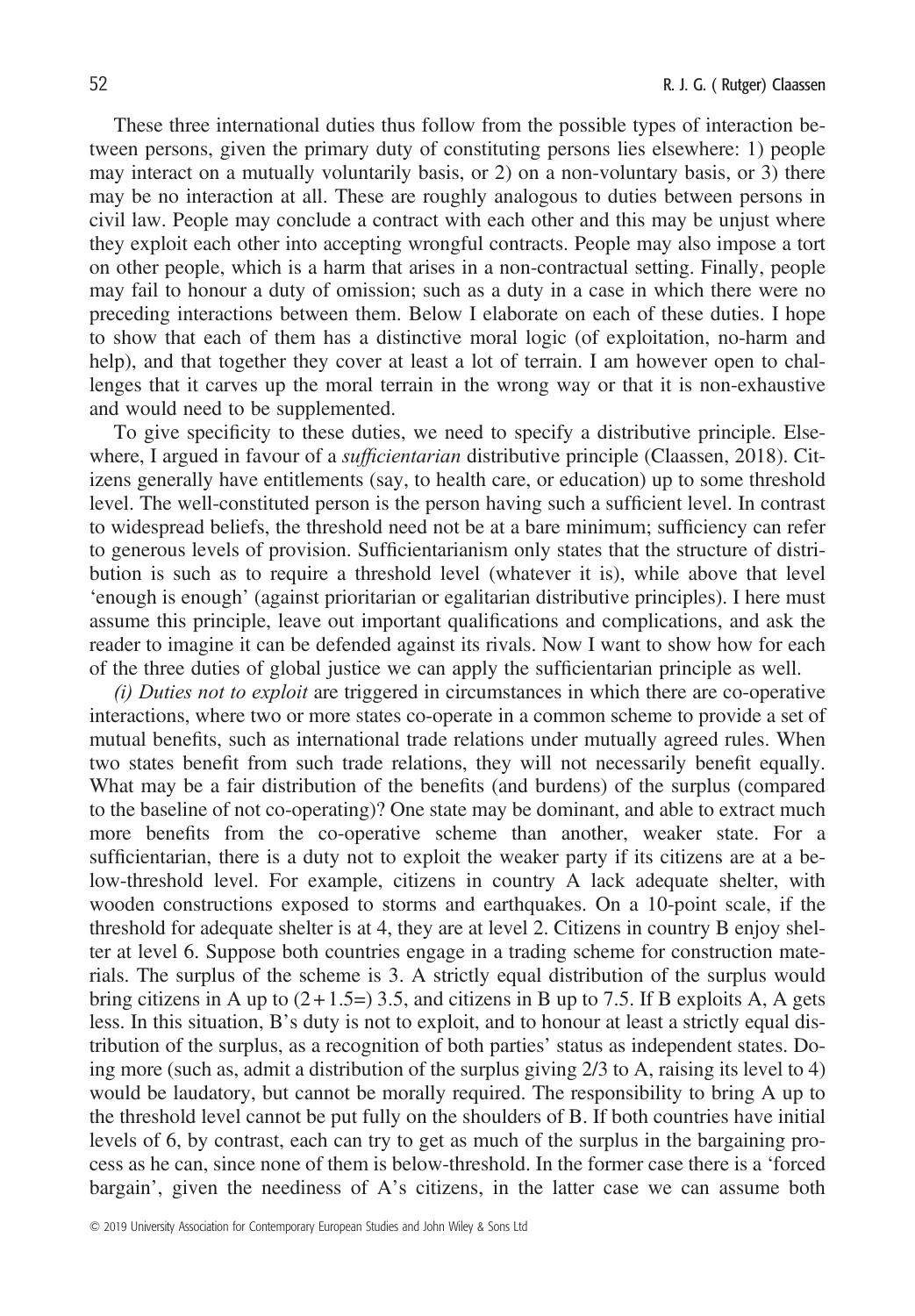countries to trade voluntarily, given their relative wealth. Hence the sufficientarian structure helps to diagnose global duties to prevent injustices as far as they arise from international co-operative interactions.

(ii) Duties not to impose harm are triggered in non-cooperative interactions. These are cases when one state imposes unwanted harms on others: negative externalities or crossborder spillovers. For example, producers in upstream country A harm the health of citizens in downstream country B by polluting a river they share. A normally has a duty to compensate for the imposition of the externality.<sup>12</sup> Imagine A's actions set back B's citizens' health from level 6 to, say 3 (with the threshold at 4). In that case, it arguably owes compensation for bringing B's citizens to level 4, but not back to 6. Similarly, if the setback would have been from 6 to 5 (hence no subthreshold situation arises), no compensation would be due. Why? The answer is complicated, but summarizing a long analysis done elsewhere, the identification of externalities (or harms in Mill's harm principle) depends on a prior theory determining the basic interests protected by one's rights (Claassen, 2016).13 Kant's right to independence would be one way of grounding and identifying these basic interests. One stands in one's right – from the perspective of justice – to demand compensation when one suffers subthreshold-levels of the interests protected by these rights, due to the imposition of the externality (Saunders, 2011).

Together these categories describe the wanted and unwanted relations that citizens of states have with each other, and accompanying responsibilities for injustices that may arise. In the first category we find concerns – famously diagnosed by Thomas Pogge (2008) – about the imposition of a global economic order with rules biased towards richer countries' interests. The second category contains issues – climate change, cross-border crime, war, immigration – which have been the reason for many cosmopolitans to argue for global integration. Now let's introduce a third category, which we need to analytically separate from the former two, by imagining a world in which there would be *no* injustices of either type.

(iii) Duties to assistance are triggered by circumstances which are in themselves noninteractional, where some states have a population with below-threshold levels of poverty in one or more of its justice-relevant dimensions: life, nourishment, health, security, education etc. Imagining that we can isolate the extent to which below-threshold levels are not caused by the interactions with other countries (such that would have been absent when exploitation was avoided and all externalities compensated), is there a ground for a justice-based positive duty to assistance to alleviate remaining poverty levels? Arguably, there is. This duty is *remedial*, which means that it comes in to the extent that states cannot effectively manage to eradicate poverty themselves. Moreover, it is subject to demands of *reciprocity*. Those suffering poverty must contribute themselves as much as they are able to, suggesting forms of development aid which work towards the independence of those helped. Finally, the duty is *restricted* in scope to the sufficiency level for

 $12A$  more complicated situation arises when the production of the negative externality is indispensable for A to escape a sub-threshold situation itself, as when developing countries emit  $CO<sub>2</sub>$  or immigrants migrate to escape poverty. Then trade-offs will have to be made.

<sup>&</sup>lt;sup>13</sup>The categories of harm/externality are essential to understanding the moral justification of a lot of regulation along liberal lines. See chapter 1 of Arnold (2009). The issues mentioned here (such as immigration, environmental pollution) require a great deal of specific analysis about their complexities and dynamics, which cannot be captured by these concepts alone. The concepts explain only the ground: that duties of justice are triggered between states when there is an unsolicited cross-border harm imposed by one state on the other.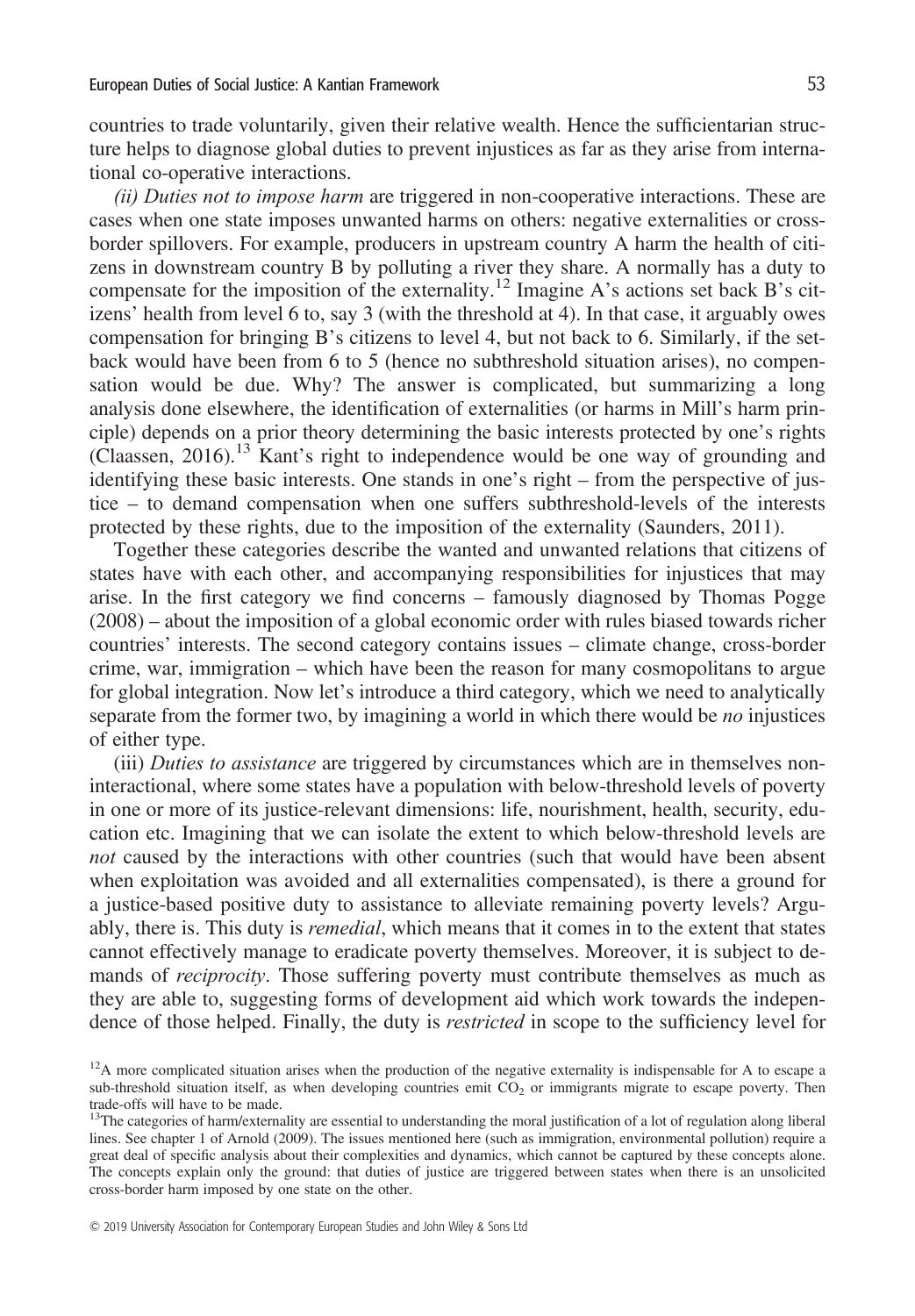recipients, in combination with a check on the ability to provide such a level for donors (see section I and section IV hereafter).

While this is merely an organizing framework which needs much fuller elaboration, it hopefully shows how we can think in a structured way, about the different normative ground and scope of duties of justice across state boundaries.

### IV. The Question of European Social Justice

We can now put the framework to work on the case of Europe, and the question of whether there are duties of social justice to establish welfare state-type provisions at a European level.

First, we need to interpret how European states have taken up the duty to integrate with other states so far as necessary to establish a rightful condition amongst their citizens (see end of section II). Uncontroversially, the logic of European integration has *not* been driven by social justice considerations relating to welfare state services. Indeed, welfare states have been taken as embedded in national cultures of provisioning, which need to be kept nationally as far as possible. Instead, European integration has mainly been driven by economic considerations (exploiting opportunities for increasing wealth by establishing an internal market), and by a host of cross-border spillover considerations: most prominently security considerations (establishing peace between former enemies), and more recently also other cross-border problems hard to solve unilaterally (immigration, environmental spillovers etc.). If states are right in their judgment that the demand to create social services for their own citizens (to guarantee their personal right to independence), considered on its own merits, does not require European-wide integrated systems of provisioning, then no duty ensues.

Such a no-duty judgment would be supported by an application to the European context of my earlier argument in the global context, that a supranational welfare state is in the current circumstances either feasible but unnecessary, or necessary but unfeasible. Redistribution of the size ending poverty cannot be a demand of justice because given the numbers of those in poverty versus the numbers in richer countries, and the productivity levels of the countries involved, this would require a sacrifice of the richer countries which would throw them into poverty themselves. This dilemmatic situation is no inescapable fact; it can be resolved in certain situations. For example, if a redistribution of wealth within richer countries would be sufficient to amass the required wealth, so that the 'global 1%' is taxed to finance such a global welfare state, one would have found a 'hidden' taxable treasure within countries with high productivity/wealth levels, which defeats the idea that such a welfare state, where it is necessary, would not be economically feasible (it remains to be seen whether it is politically feasible to actually tax the 1% at higher levels, of course). The dilemma would also be defeated if the number of richer countries increased, so that at some point their collective wealth would be enough to support a welfare state (at their benefit levels) in – a now relatively small set of – poorer countries.

Arguably, the dilemma applies to the current European context as well. Thus, for example, Fritz Scharpf in the European context, after mentioning that GDP per capita levels between European countries differ by a factor of three to six, states: 'social transfers and public social services at a level that is considered appropriate in the Scandinavian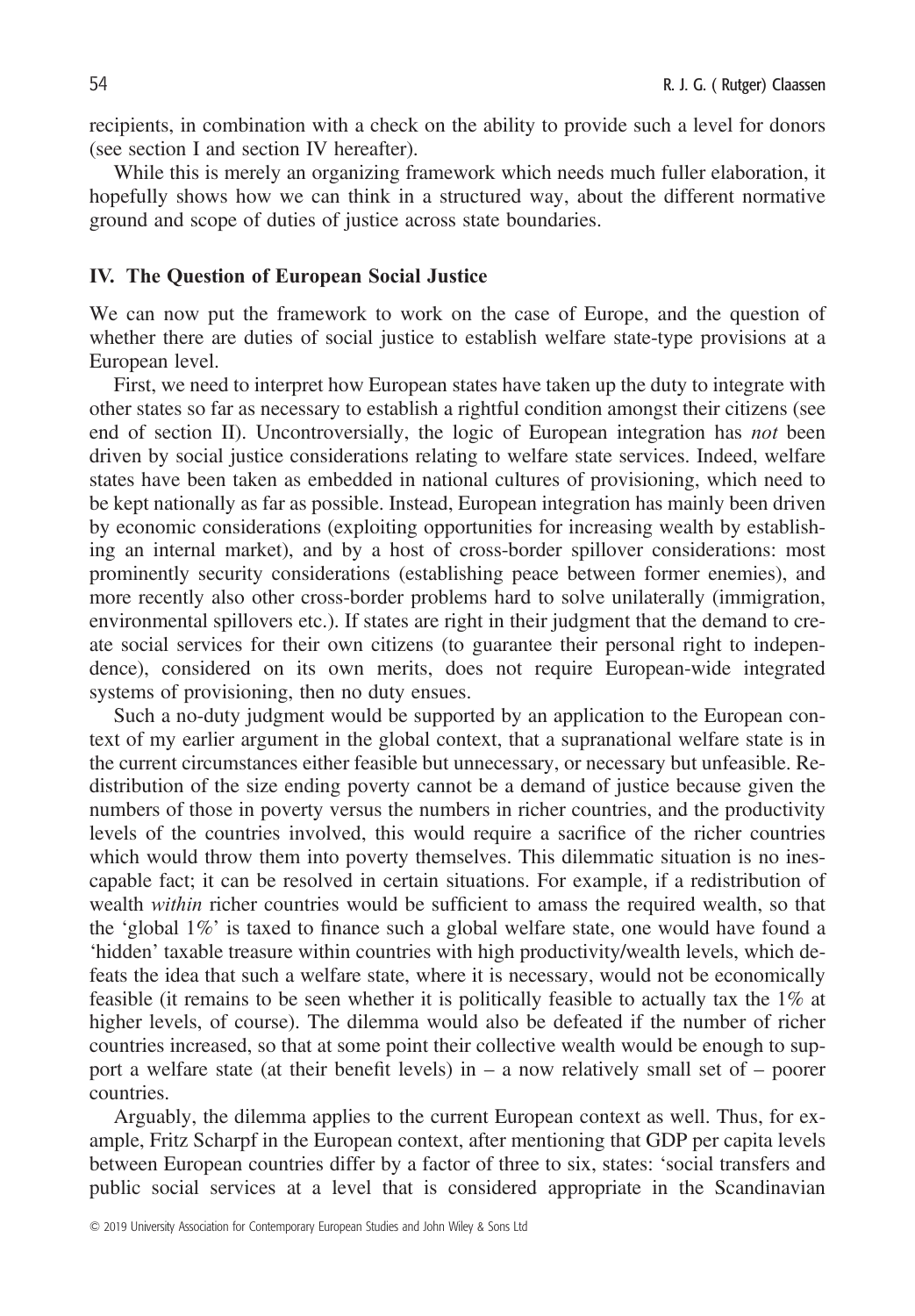countries could simply not be afforded by Greece, Spain or Portugal – let alone by the candidate countries on the threshold of eastern enlargement' (Scharpf, 2002a, p. 650). This, he judges, is a major barrier to European-wide harmonization at the level of the richest countries. Harmonization at the level of the poorest countries would be problematic for another reason: it would mean a massive impoverishment and hence be a no-go for the citizens of the richest countries. Thus, diversity in economic development precludes the possibility of establishing a European welfare state. As said above, this is not a hard law; the relative numbers could shift in the future so as to render it feasible; for the moment, though, states have probably rightly judged that the current imbalances make this infeasible.

Now one could object to this, and maintain that there is nonetheless a necessity of working (however slowly) towards the creation of a European-wide welfare state, for several reasons. Two of them I will discuss. One argument would be from European citizenship. Even if not driven by social welfare considerations, a legally enshrined form of European citizenship has now been created, in addition to national citizenship. Citizenship is generally taken to be the locus for thinking about each person's fundamental ('person-constituting') rights, including social rights (Marshall, 1950). The dual structure of citizenship now enshrined in European law would then warrant attribution of the task to guarantee such rights to both national and European levels. A duty for the EU to (also) provide services connected to social rights then is justified. To my mind, this argument is putting the cart before the horse. European integration has always been about a piecemeal transfer of powers, in functionally limited domains. The attribution of citizenship status cannot be assumed by a definitional sleight of hand to also cover the social domain, if such has not been the express interpretation of European citizenship by member states. If so, then we can very well end up with a situation in which European citizenship status is the basis for European-wide collective action in certain domains, while others remain covered by national citizenship status.

A second argument is about functional linkage. Economic co-operation induces pressures to Europeanize/globalize welfare state services as well, because it – at some level of intensity – decreases the space for nation-state policy-making. In the EU-context there is the success of negative integration in the hands of the European Court of Justice, while positive integration has lagged behind (Scharpf, 2002a, 2010). The logic behind this process was already explained by Hayek: the establishment of a free market between the units of a federal system makes it more difficult for the units to maintain their own market-restraining rules, while it becomes hard to re-establish equivalent rules at the federal level, given the heterogeneity in policy preferences between the units (Hayek, 1948). This logic would push Europe over the long run towards a federalized economic system in which the scope for high-level welfare state services is severely restricted. This situation can be appraised differently. Hayek's diagnosis of the contemporary EU has been opposed by Polanyi-inspired authors (Scharpf, 2002b; Streeck, 2011). While Hayek suggests an economic-liberal federal system is both desirable and feasible, Polanyi's analysis of the 19<sup>th</sup>-century movement towards economic liberalization and its backlash led him to predict that pushes for free markets also trigger 'countermovements' which demand social protection against the market (Polanyi, 2001). Such a countermovement can have a benign or a malicious form, ending either in the fascist uproar of the 1930s or the social-democratic regime of 'embedded liberalism' (Ruggie, 1982), with Polanyi himself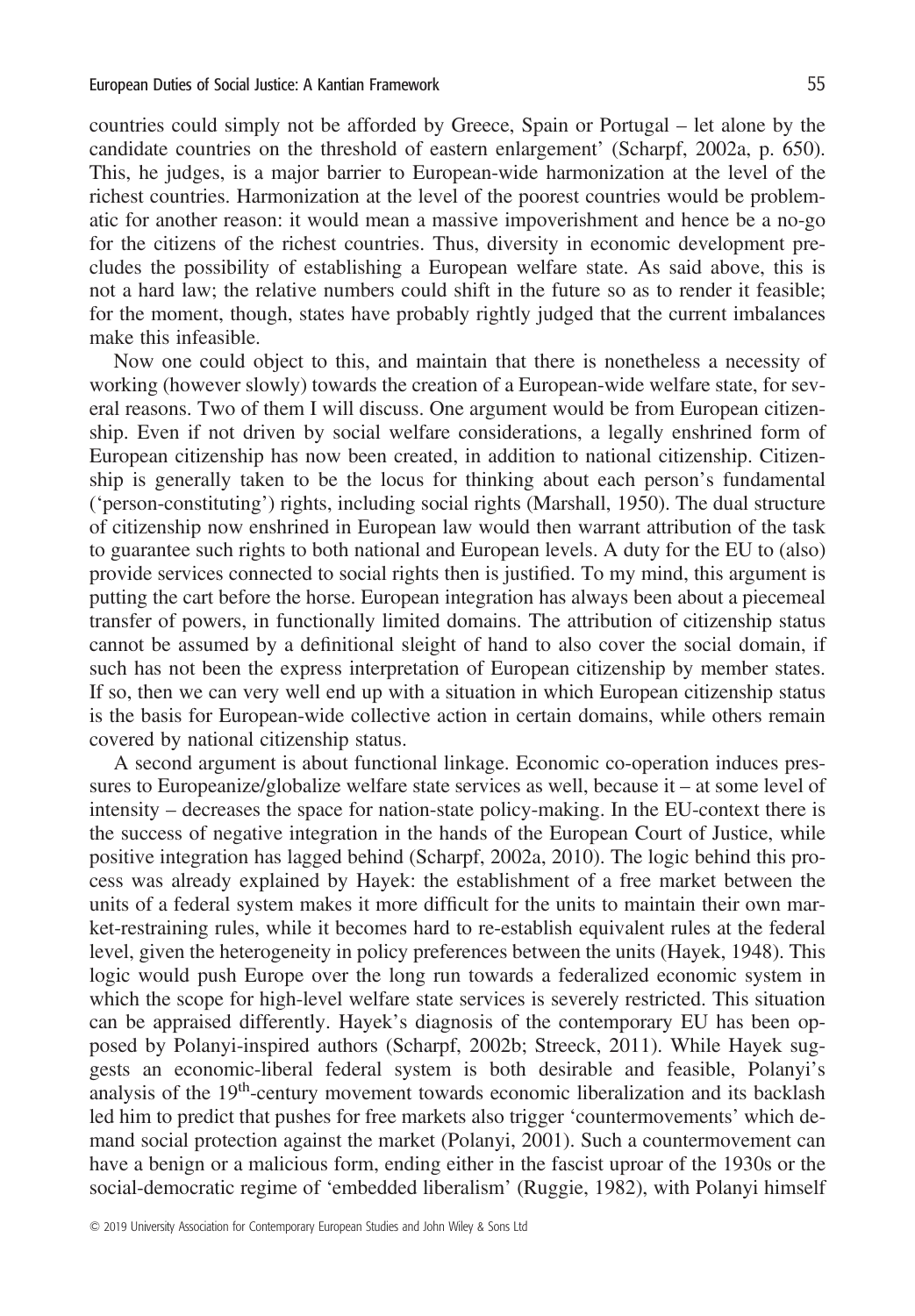being a strong proponent of the social-democratic countermovement. We may face a similar predicament in the EU. In the wake of the rising globalization of markets, a call for renewed protection emerges, which can either end in authoritarian nationalism or in a renewed form of embedded liberalism.

In terms of the framework of global duties, this linkage argument can be classified as a case of externalities/harm, with economic systems imposing externalities on welfare systems. If cross-boundary externalities are frequent and mutual (going more-or-less in both directions), the *duty not to impose harms* may have to transform into a duty to establish permanent international systems of co-operation in charge of governing the problem.<sup>14</sup> In such situations the baseline changes from the absence of externalities to the presence of mutual externalities, and the question becomes one of dividing the surplus of the benefits of internalizing them, with as central norm the duty not to exploit others in the bargains over the surplus. Some features of the current European socio-economic context can be interpreted as violations of this duty (the trade imbalances between the Northern and Southern member states, the asymmetries in the eurozone caused by the impossibility to devalue one's currency, the asymmetric dependencies between states and their banks in negotiating debt relief measures, etc.). To the extent that such spillovers are more intense in Europe given geographical proximity on the continent, this may explain the intense nature of EU co-operation in many domains. It would lead one to acknowledge a duty to pool the capacity for welfare services if that is necessary to stop exploitation of one state by others within the European system.

In response to the linkage argument, I would like to make two points. First, while this spillover logic pushes to *co-ordination* of welfare state services, I remain unconvinced that a push to full integration for these services will be necessary to resolve these spillovers satisfactorily. Whether this will at some point in the future be the case, depends on empirical contingencies which are hard to foresee. In light of the Kantian right to self-governance of states, it remains important to conclude that *if* cross-border problems in the social domain (benefit tourism, health care tourism) can be solved by measures other than full integration, then no such duty can be established. The empirical literature shows how states are working out such lesser means in practice for the moment (Ferrara, 2005, pp. 111–166). We should also bear in mind that the forms of exploitation mentioned above (macro-economic imbalances) would require their own countermeasures, but not necessarily pooling welfare services.

Second, the force of the argument depends heavily on economic differences between member states. Attempts at exploitation, in the form of profiting from welfare services by other countries, are often driven by lower levels of economic wealth (if not extreme unemployment, such as in southern Europe). Instead of blaming the victim, this situation rather calls for measures aiming at economic convergence (similarly see Viehoff's contribution to this Special Issue). That would rather be an instantiation of the *duty to assis*tance. Lifting the sufficientarian threshold in these countries upwards would greatly alleviate pressures on welfare states of other countries. The EU's Structural Funds can be interpreted as being motivated by such efforts at assistance. If such assistance

<sup>&</sup>lt;sup>14</sup>The special case of mutual harms thus feeds into the Kantian duty '2b' mentioned in section II (integration due when states form a threat to each other), albeit expanded from peace into the socio-economic realm.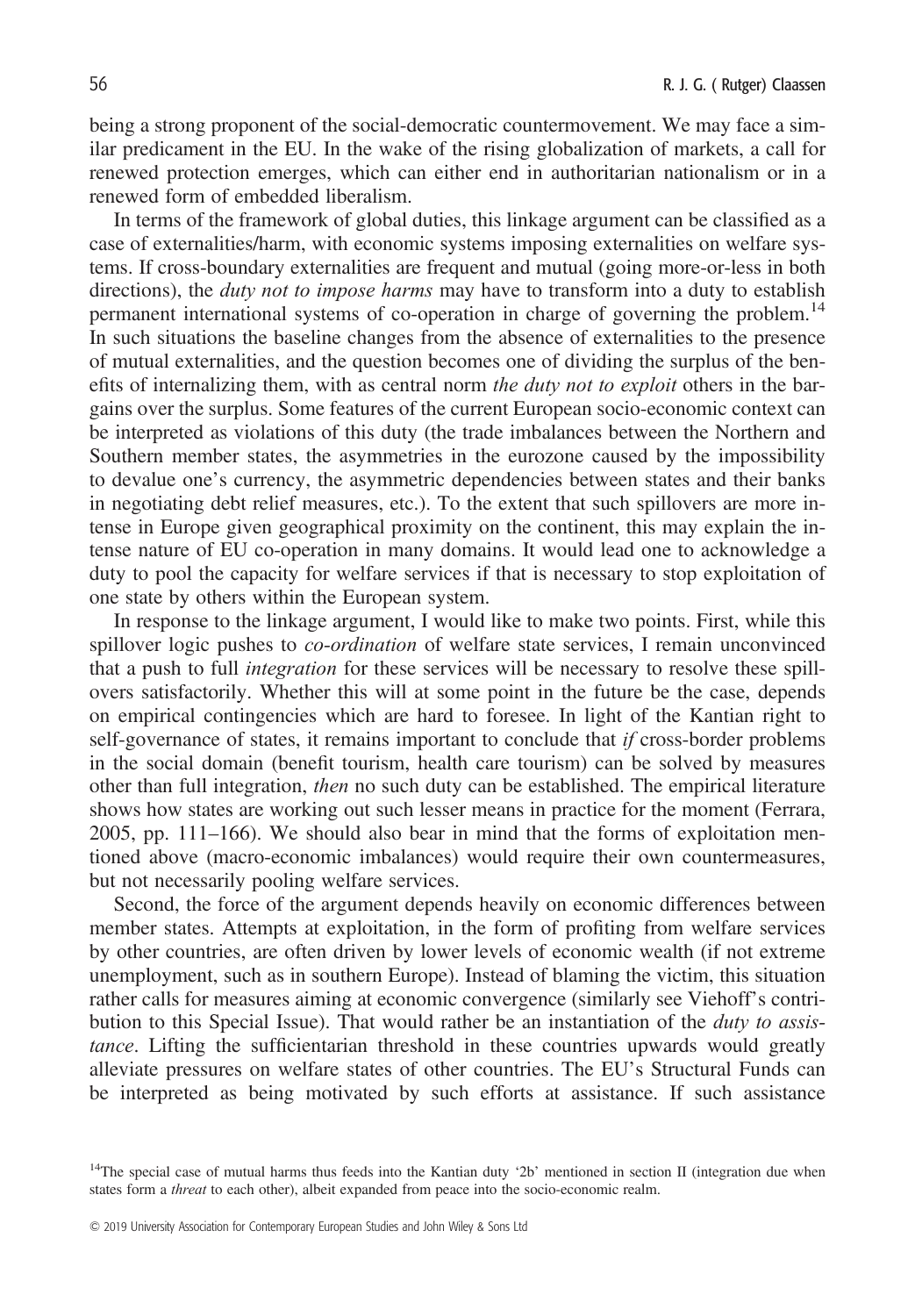measures, combined with addressing macro-economic imbalances, would work to stimulate growth leading to convergence, then pooling welfare states would be unnecessary.

Together these considerations hopefully help to understand how the Kantian-inspired framework of global justice set out here can be applied to the issue of social justice between European states. While many details need to be filled in, the framework hopefully already shows the potential to understand these issues in terms of the relevant set of duties, and to justify the cautious attitude of European states trying to maintain a certain independence in the welfare state domain while at the same time tackling cross-border spillovers into that domain arising from the economic integration they have voluntarily established for other reasons. One may not agree, and argue that the EU should (over time) work towards becoming a fully-fledged welfare state; and indeed that is certainly a *permissible* political move in terms of social justice; but it is not a  $duty$ , and it is important to see the reasons why.

Correspondence: R.J.G. (Rutger) Claassen Department of Philosophy & Religious Studies, Utrecht University, Janskerkhof 13 3512 BL Utrecht, The Netherlands email: r.j.g.claassen@uu.nl

#### **References**

- Armstrong, C. (2012) Global Distributive Justice (Cambridge: Cambridge University Press).
- Arnold, N.S. (2009) Imposing Values. An Essay on Liberalism and Regulation (Oxford: Oxford University Press).
- Beck, U. and Grande, E. (2007) 'Cosmopolitanism: Europe's Way Out of Crisis'. European Journal of Social Theory, Vol. 10, No. 1, pp. 67–85.
- Cabrera, L. (2005) 'The Cosmopolitan Imperative: Global Justice Through Accountable Integration'. The Journal of Ethics, Vol. 9, pp. 171–99.
- Claassen, R. (2016) 'Externalities as a Basis for Regulation: A Philosophical View'. Journal of Institutional Economics, Vol. 12, No. 3, pp. 541–63.
- Claassen, R. (2017) 'An Agency-Based Capability Theory of Justice'. European Journal of Philosophy, Vol. 25, No. 4, pp. 1279–304.
- Claassen, R. (2018) Capabilities in a Just Society. A Theory of Navigational Agency (Cambridge: Cambridge University Press).
- Crum, B. (2011) 'What Do We Owe the Poles (or the Greeks)? Three Emerging Duties of Social Justice in the European Union'. RECON Online Working Paper, Vol. 2011, No. /35.
- Delanty, G. (2005) 'The Idea of a Cosmopolitan Europe: On the Cultural Significance of Europeanization'. International Review of Sociology, Vol. 15, No. 3, pp. 405–21.
- Esping-Andersen, G. (1990) The Three Worlds of Welfare Capitalism (Princeton, NJ: Princeton University Press).
- Ferrara, M. (2005) The Boundaries of Welfare. European Integration and the New Spatial Politics of Social Protection (Oxford: Oxford University Press).
- Flikschuh, K. (2010) 'Kant's Sovereignty Dilemma: A Contemporary Analysis'. Journal of Political Philosophy, Vol. 18, No. 4, pp. 469–93.
- Gewirth, A. (1996) The Community of Rights (Chicago, IL: The University of Chicago Press).
- Habermas, J. (1996) Between Facts and Norms. Contributions to a Discourse Theory of Law and Democracy (Cambridge: Polity Press).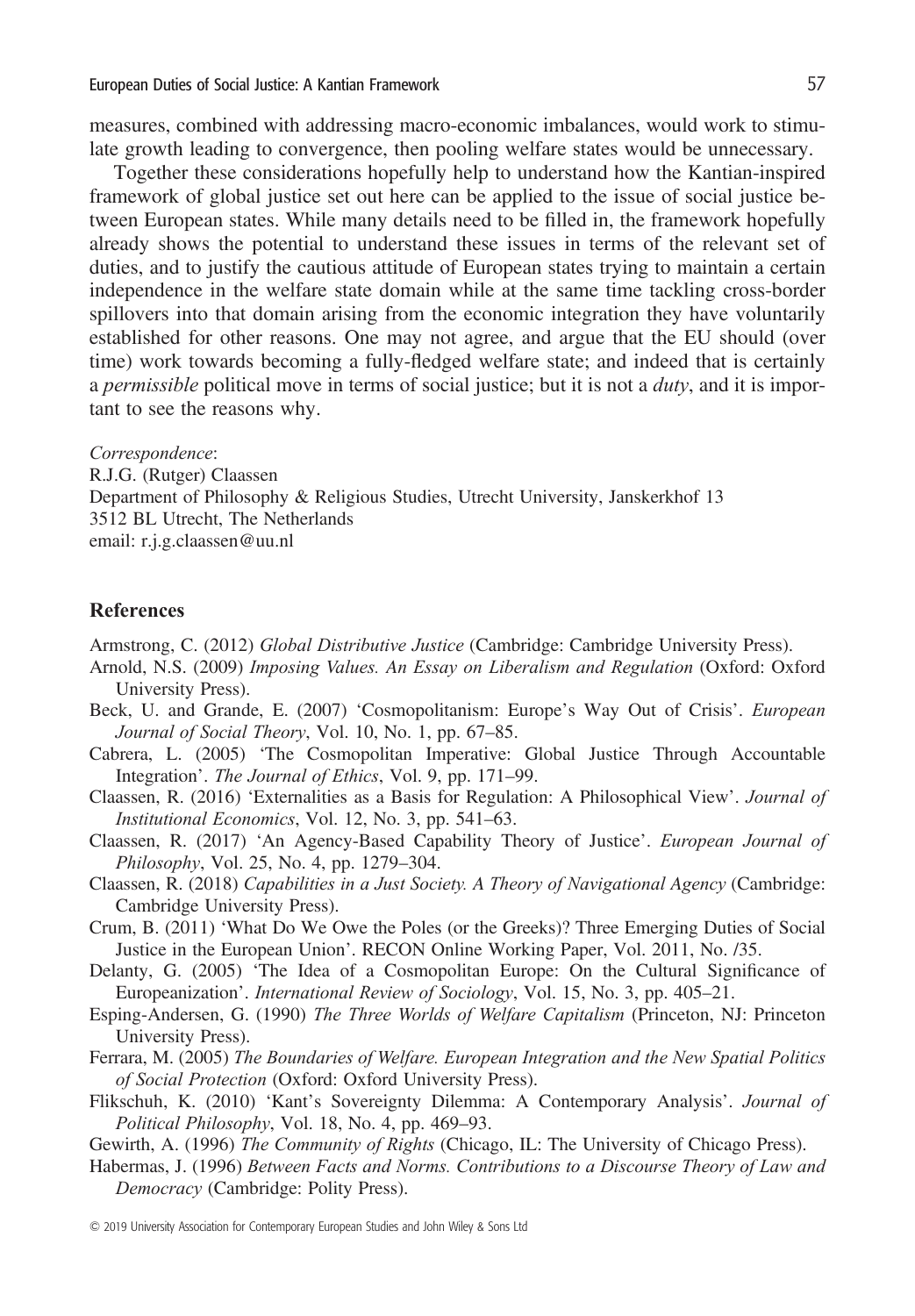- Habermas, J. (1998a) 'Kant's Idea of Perpetual Peace: At Two Hundred Years Historical Remove'. In The Inclusion of the Other (Cambridge: Polity Press), pp. 165–201.
- Habermas, J. (1998b) 'The European Nation-State: On the Past and Future of Sovereignty and Citizenship'. Public Culture, Vol. 10, No. 2, pp. 397–416.
- Habermas, J. (2001) The Postnational Constellation (Cambridge, MA: The MIT Press).
- Habermas, J. (2003) 'Toward a Cosmopolitan Europe'. Journal of Democracy, Vol. 14, pp. 86–100.
- Habermas, J. (2012) The Crisis of the European Union. A Response (Cambridge: Polity Press).
- Hayek, F. (1948) 'The Economic Conditions of Interstate Federalism'. In *Individualism and* Economic Order (Chicago, IL: The University of Chicago Press), pp. 255–72.
- Huber, J. (2017) 'No Right to Unilaterally Claim Your Territory: On the Consistency of Kantian Statism'. Critical Review of International Social and Political Philosophy, Vol. 20, No. 6, pp. 677–96.
- Kamminga, M. (2017) 'Cosmopolitan Europe? Cosmopolitan Justice against EU-Centredness'. Ethics & Global Politics, Vol. 10, No. 1, pp. 1–18.
- Kant, I. (1996a) 'Perpetual Peace'. In Gregor, M. (ed.) Practical Philosophy (The Cambridge Edition of the Worked of Immanuel Kant) (Cambridge: Cambridge University Press), pp. 317–51.
- Kant, I. (1996b) 'The Metaphysics of Morals'. In Gregor, M. (ed.) Practical Philosophy (The Cambridge Edition of the Worked of Immanuel Kant) (Cambridge: Cambridge University Press).
- Kleingeld, P. (2004) 'Approaching Perpetual Peace: Kant's Defence of a League of States and His Ideal of a World Federation'. European Journal of Philosophy, Vol. 12, No. 3, pp. 304–25.
- Macedo, S. (2004) 'What Self-Governing Peoples Owe to One Another'. Fordham Law Review, Vol. 72, pp. 1721–38.
- Manners, I. (2008) 'The Normative Ethics of the European Union'. International Affairs, Vol. 84, No. 1, pp. 45–60.
- Marshall, T.H. (1950) 'Citizenship and Social Class'. In Citizenship and Social Class and Other Essays (Cambridge: Cambridge University Press), pp. 1–85.
- Neyer, J. (2012) The Justification of Europe. A Political Theory of Supranational Integration (Oxford: Oxford University Press).
- Pogge, T. (2008) World Poverty and Human Rights (Cambridge: Polity Press).
- Polanyi, K. (2001) 'The Great Transformation'. In The Political and Economic Origins of Our Time (Boston, MA: Beacon Press).
- Ruggie, J. (1982) 'International Regimes, Transactions, and Change: Embedded Liberalism in the Postwar Economic Order'. International Organization, Vol. 36, No. 2, pp. 379–415.
- Sangiovanni, A. (2007a) 'Global Justice, Reciprocity, and the State'. Philosophy & Public Affairs, Vol. 35, No. 1, pp. 3–39.
- Sangiovanni, A. (2008) 'Justice and the Priority of Politics to Morality'. The Journal of Political Philosophy, Vol. 16, No. 2, pp. 137–64.
- Sangiovanni, A. (2012a) 'Solidarity in the European Union. Problems and Prospects'. In Dickson, J. and Eleftheriadis, P. (eds) Philosophical Foundations of European Union Law (Oxford: Oxford University Press), pp. 385–411.
- Sangiovanni, A. (2012b) 'The Irrelevance of Coercion, Imposition, and Framing to Distributive Justice'. Philosophy & Public Affairs, Vol. 40, No. 2, pp. 79–110.
- Sangiovanni, A. (2013) 'Solidarity in the EU'. Oxford Journal of Legal Studies, Vol. 33, No. 2, pp. 213–41.
- Sangiovanni, A. (2016) 'How Practices Matter'. Journal of Political Philosophy, Vol. 24, No. 1, pp. 3–23.
- Saunders, B. (2011) 'Defining the Demos'. Politics, Philosophy & Economics, Vol. 11, No. 3, pp. 280–301.